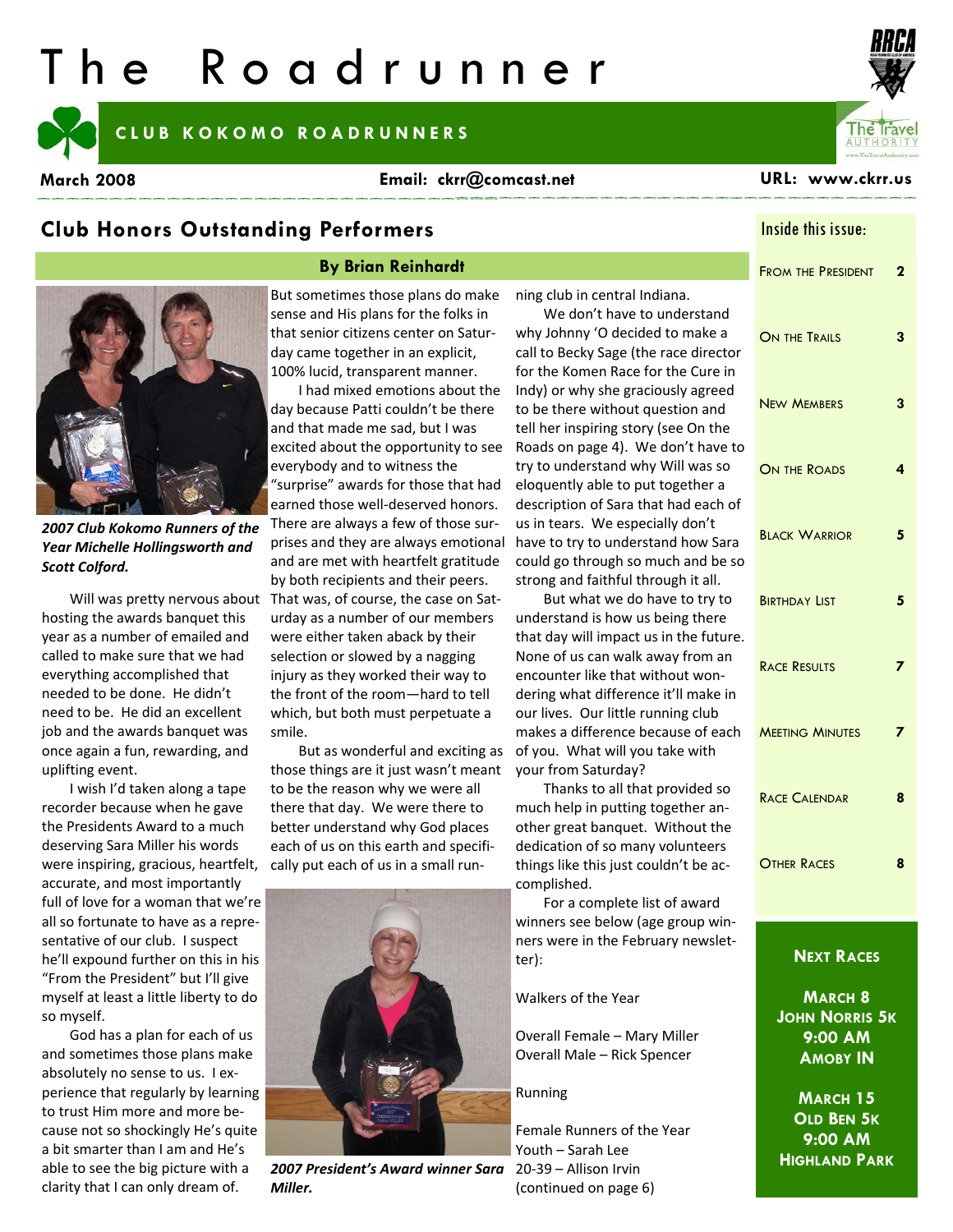### **From the President**



*President William Irvin, the 20‐39 Male Runner of the Year with his wife, Allison, the 20‐39 Female Runner of the Year.*

Congratulations to all for your accom‐ plishments of 2007 and congratulations to the award winners during the CKRR Lunch‐ eon and your efforts to make CKRR even better! It is one of the great pleasures of being the Club President and that is hand‐

#### **By William Irvin**

ing out all the awards and seeing the look of surprise on each and every one of your faces. It is diffi‐ cult to not give them out to each and everyone of you as everyone in the Club deserves to be recog‐ nized. Again, congratulations to all of you and good luck for the com‐ ing year.

It would not be as great of a lunch with all of the great chili's that were made if Annie O' had not provided her world famous home‐ made rolls. Annie O' from all of us we thank you for providing those great rolls and making enough so that some of us can have more to take home with us! I would also

like to say thank you to all of you who helped set up the Senior Center before and helped clean up afterwards you make my job even easier. I would also like to thank Johnnie O' for requesting Mrs. Sage from Indianapolis Race for the Cure and having her speak at our luncheon. It was a great addition to have her speak for us.

The 2008 race season begins this week‐ end March 9<sup>th</sup> at Amboy with John Norris's 5K run with a free pancake breakfast after‐ ward. This one is definitely one that you will not want to miss. It starts the spring off right with a great 5K, fill up on pancakes and cof‐ fee, and then sit around and talk about what you have not been doing all winter. Hope to see you there!

Next month I will be writing about the new VO2 MAX testing that will be performed at Club Fitness 24, which is owned by Kim and Chad Coy. Their test facility will be on a schedule only basis taking place only on Saturdays. The closest facility in the area to perform VO2 MAX testing is Ball State in Muncie, IN and the National Institute of Fit‐ ness in Indianapolis with prices ranging from \$300‐\$500. VO2 MAX testing is the perfect training tool for those wanting to set a set a PR or to just increase their overall ability to run better or faster.



*upper left: Women's 49 and under walkers age group win‐ ners Mary Miller, Amanda Pena and Debbie Riffe. Men's 50 and over walkers age group winners Jerry Lambert, Rick Spencer, Keith McAn‐ drews, Rocky Smith, and Robin*  $Michael.$ *Women's 35‐39 Age Group win‐ ners Lisa Jones and Heather Weber. Men's 30 ‐34 Age group Winners Will Irvin, Matt York, Ryan Bagwell, and Chris James.*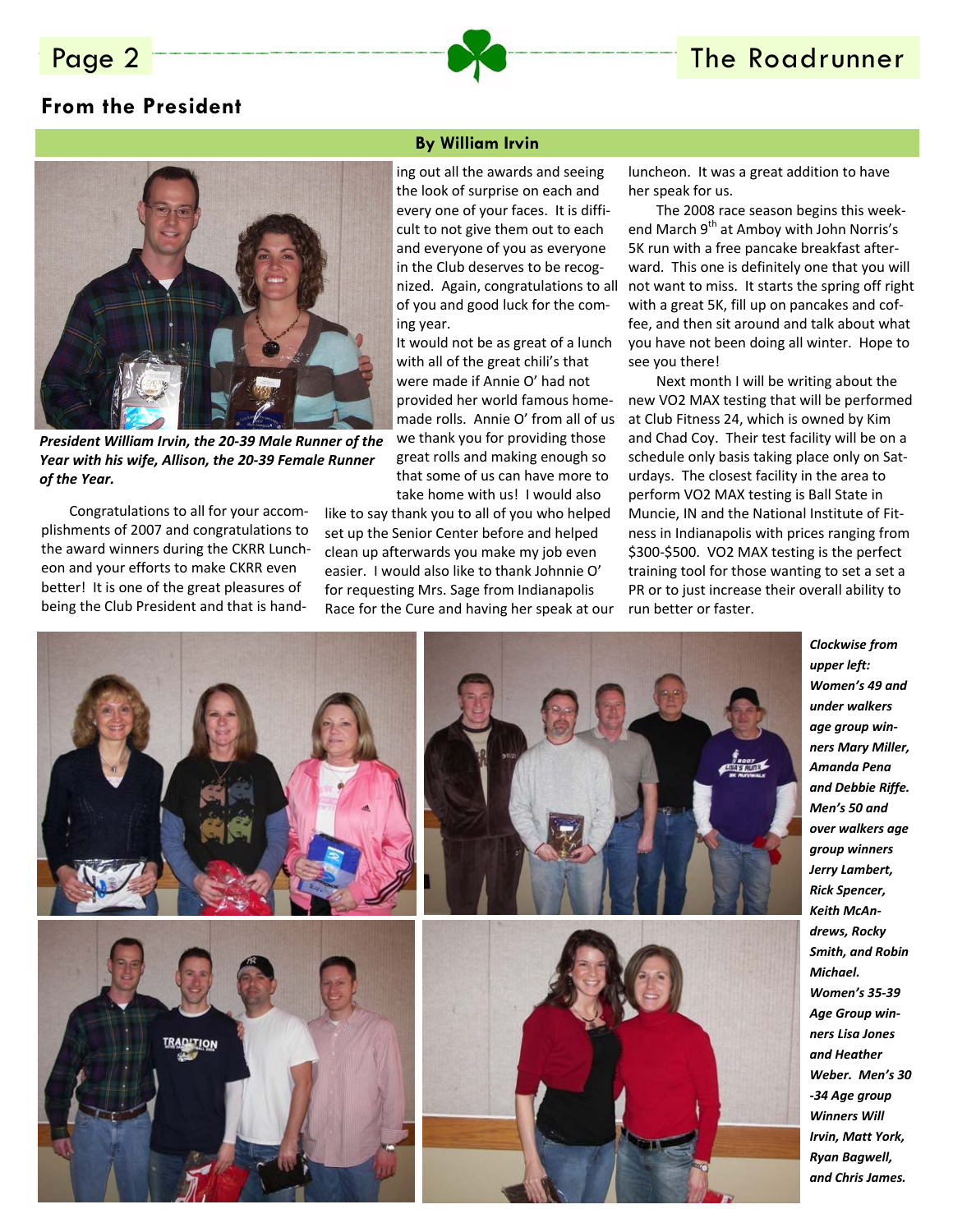## March 2008 **Page 3**

#### **On the Trails**



*Charlie, with his fellow 55‐59 Award Recipients, Ricke Stucker and Joe Rangel.*

Progress continues on a much needed Howard County wide master plan for alternative transporta‐ tion. On February 9th a visioning meeting was at‐ tended by over 50 local elected officials, advocates, and concerned citizens. Ray Irvin from INDOT and Ron Carter from the Greenway Foundation gave an excellent overview of the state vision and benefits of trails and greenways. City engineer, Carey Stranahan's PowerPoint and animated Google pres‐ entation got participants excited about local oppor‐ tunities and maps were provided to collect and pri‐ oritize ideas, routes, and locations for a county wide trail system.

One major initiative that is set to occur in the coming months is to negotiate the use of inactive railroad rights‐of‐way for trails, including the Kokomo to Frankfort line, which passes through Rus‐ siaville, and the Nickel Plate line between Tipton and Cassville. A portion of these lines, primarily on the North side of Kokomo, will be engaged in the forth‐ coming US31 upgrade. Many of you live in close

#### **By Charlie Skoog**

proximity to these potential future trails and recognize the benefit they will pro‐ vide. It is our job to continue to support this plan and educate the public and our elected officials on it's importance.

If you are interested in building trails the Friends of the Nickel Plate need your help. This spring we will be building bridges over Little Deer Creek in Cassville and Pipe Creek just north of Bunker Hill. Help is also needed con‐ structing the fence that will line the newly paved section at Bunker Hill Drag Strip and clearing sections of trail in Howard County that will be paved in 2008. We will be working at various times on weekdays as well as week‐ ends. If you would like to be added to the Nickel Plate Trail Volunteer Action Team please give me a call at 457‐2607 or runckrr@aol.com.

More Volunteer Opportunities

Racing season is upon us and as most of you know, if there were no vol‐ unteers there would be no races. Often times it is the quality of the volunteers that make an event fun, enjoyable, and a memorable experience from start to finish on thru the post race festivi‐ ties. Volunteers are also needed to help promote the club and it's activities so please consider these upcoming oppor‐ tunities.

March 27, **Maplecrest Health Informa‐ tion Night**, 6 ‐ 7:30 PM ‐ Volunteers needed to promote all CK programs and sign kids up for Coyote Kids, call 457‐ 2607

March 29, **Sam Costa Half & Quarter Marathon**, 8:30 ‐ 11:30 AM ‐ Volunteers needed for major water stop for both races. Includes T‐shirt, refresh‐ ments, prize drawings, and a chance to cheer and support your friends and fam‐ ily members running this race! Call Char‐ lie.

April 5, **CK Ultimate**, Logansport, 8 ‐ 11 AM ‐ Volunteers for CK sponsored races get 20 points. Contact myself or Mark Shorter, 455‐2283, ASAP, to volun‐ teer.

Today thru Mid July, **Coyote Kids Summer Running Program** ‐ Ray and Robin need your commitment to help now for this signature community event. The Tetrault kids are growing up and out, leaving town and even the coun‐ try (Mike is headed for a Peace Core as‐ signment in Madagascar!) so some of you are needed to pick up the slack. Call 854-1393 or email rayrobin@email.com so

with everyone's help, they can effec‐ tively plan and manage this awesome program.

#### **New Members**

Jessica Austin Kinzie Austin Katherine Austin Veronica Austin Sona Camp Kayla Chilcutt Michelle Clendenning Barry Donovan Linda Donovan Roberta Hite

Lisa Hobbs Andy Hobbs Emily Hobbs Erik Hobbs Sara Hovermale Erika James Keagan James Maya James Suzzanne Johnson Nich Lipari

Bob Longwith Cathy Longwith Andrew Maibaum Joni McCracken Brian Moore Sophia Moore Isabel Moore Aurelien Mozipo Gaby Mozipo Lily Mozipo

Graysen Neer Joe Orr Diana Padgett Tyler Padgett Taylor Padgett Laura Rosenstengel Jason Rush Lee Ann Smith Tara Steele Ashley Taflinger

*Welcome To Club Kokomo!*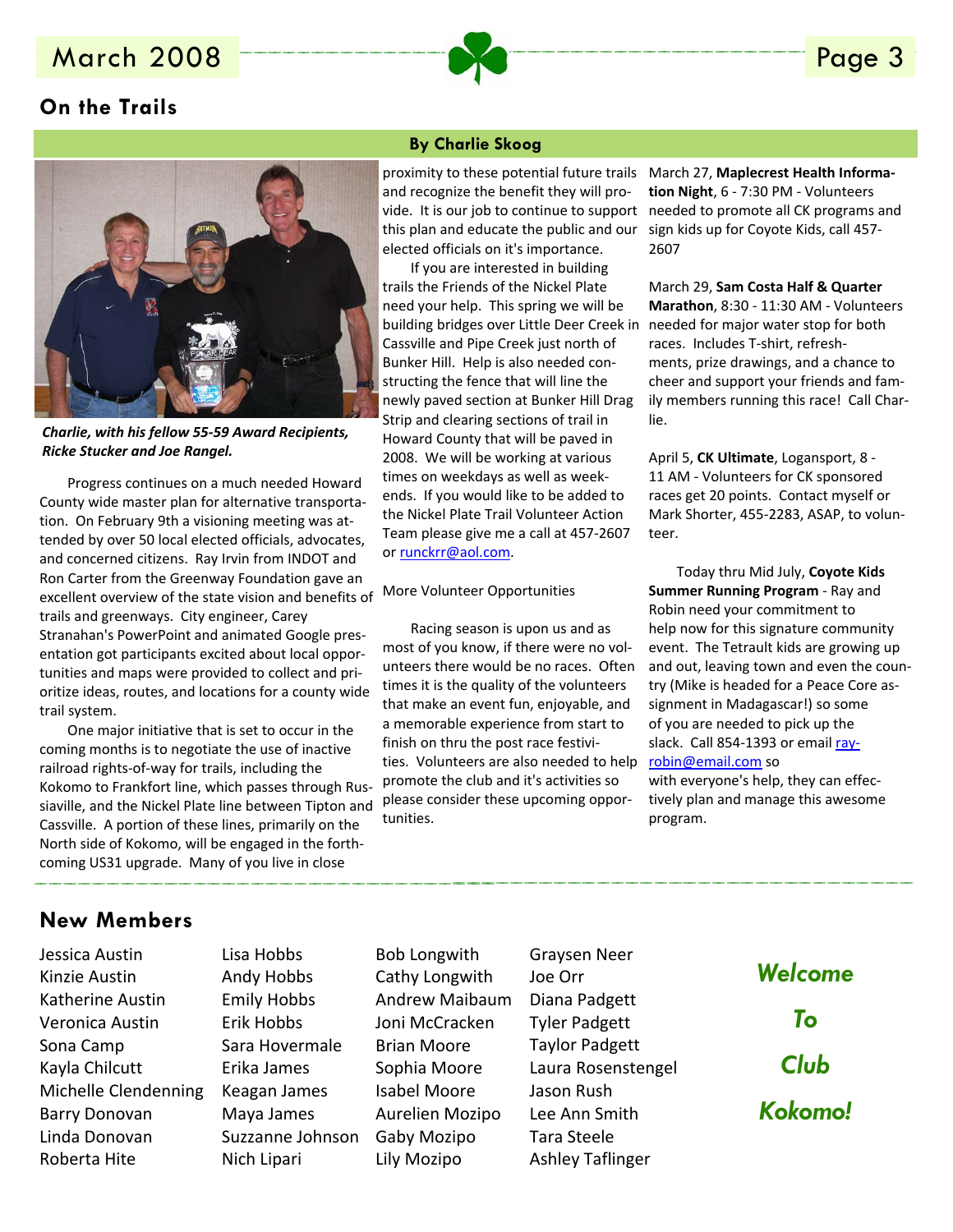### **On the Roads**



Terrance got into a fight at school. His grandmother, the 11 ‐year‐old's guardian, was asked to meet with the school's principal. When the grandmother arrived for the meeting, her tired and worried

look told Becky Sage, the Indianapolis school's registrar, that something was wrong. The grandmother then asked if the meeting could be short, because she had a scheduled treatment for breast cancer.

Becky, an 11 1/2‐year breast cancer survivor, took the grandmother directly to the principal's office. After the meeting, Becky put her arms around Terrance and told him not to worry because his grand‐ mother would be all right. It wasn't to be the case. The grandmother died. Her diag‐ nosis and treatment were too late.

In Terrance's short life, he was aban‐ doned by his mother, never met his father, and then lost the only person who had

given him stability and care, his grand‐ mother. Now, he is in a juvenile deten‐ tion center.

Mrs. Sage shared her story of Terrance and his grandmother at Club Kokomo's annual Awards Lunch‐ eon. She believes early diagnosis would have saved the grandmother's life and Terrance from the juvenile deten‐ tion center.

African American women have the highest death rate

from breast cancer, 36 percent higher than Caucasian women, and uninsured women are 40 percent more likely to die of breast cancer than those with insurance cover‐ age.

*banquet.*

"The grandmother did not have to die," Becky said, "but she did because she was among the under served."

To help women who cannot afford early diagnosis, Becky urged CKers to join the Club's Race for the Cure Team and

#### **By Johnny 'O**

raise money for Indy Komen. Of the more than \$2 million raised by Komen Indy last year, 75 percent stayed in Central Indiana in the form of grants to 21 organizations that provided educational programs to 35,000 people, and 13,200 free breast exams and 4,125 free mammograms to women who could not pay for the exams.

The other 25 percent went to the national Komen Foundation, which used the money for research. Six Indiana organizations received Komen researched dollars last year.

The 16<sup>th</sup> Susan G. Komen Race for the Cure Indianapolis is April 19. Komen Indy's goal is to set records of 40,000 participants and \$3 million in donations. Capt. Jack., one of CK's team leaders, is shooting for club records of 100 members and \$2,000 in donations.

Online registration is now open. There are no changes in entry fees again this year. The base entry types include: team partici‐ pant, \$23; sleep in for the Cure (entrant does not have to be present on race day, but will receive a race shirt), \$23; team survivor (a breast cancer survivor who will receive a race shirt and survivor package that includes a pink

> survivor shirt, hat, and bib number), \$23; and team child (8 years of age or younger enrace shirt but will be counted as team member), free. In addition to one of the base entry types, a participant may select any combination of the additional entry items that include: In the Pink (entrant re‐ ceives special gift for making an extra dona‐ tion; gift can be viewed at www.komenindy.org),

\$50; and competitive (entrant will receive a commemorative timing chip to keep and a special bib number, and their time will be posted), \$29.

Registering is quite simple. Go to www.komenindy.org. If you registered online last year, you can log in using your username and password. If you don't remember your username and/or password, follow the in‐ structions and Komen will email them to you. If you did not register online last year, select

"Join a Team." Our team's name is Club Kokomo Roadrunners and Capt. Jack is the team captain. To be on Club Kokomo's Team, you have to register online. If you do not have a computer, contact John Wiles at (765) 452‐6706.

A new feature this year is registering additional members at the same time as you register yourself. You will fill in the boxes labeled additional family members. How‐ ever, the additional person does not have to be a "family" member for you to use this feature. As in past years, Capt. Jack will pick up the team member race packets and dis‐ tribute them April 16 prior to CK's training run in Highland Park.

Team registration closes March 21, so go online and help Club Kokomo and Komen Indy set records again this year.

#### **FLOWER PLANTING TIME**

For the last three years, Club Kokomo members have helped the Kokomo Down‐ town Association and City of Kokomo plant flower cuttings in baskets that hang from light posts on West Sycamore Street from St. Joseph Hospital to Union Street and from light posts in the downtown area.

This year volunteers can plant flowers either 9 a.m. to noon March 28 (Friday) or 9 trant will not receive a a.m. until noon March 29 (Saturday) inside a greenhouse. The 340 baskets will remain in the greenhouse until May when City of Kokomo employees hang them on the light posts.

> We have an assembly line process that makes the work fast and easy. Last year, we had more than 80 volunteers help during the two days of planting.

> Volunteers should call John Wiles at 438 ‐9545 or email him at

#### johnwiles@downtownkokomo.org

Volunteers will plant the baskets at Mark and Julie Hilligoss' greenhouse (765‐ 438‐2549). The best way to get to the green‐ house is to go one mile south of Ind. 26 on Dixon Road. At the first cross road (Howard‐ Tipton County line), turn right and drive west for one mile to the first stop sign. Continue west one‐half mile and the greenhouse is on the right.

Club Kokomo members also have helped with the outdoor plantings. The outdoor planting date is May 17.

#### **FINAL THOUGHT**

Happy St. Patrick's Day!

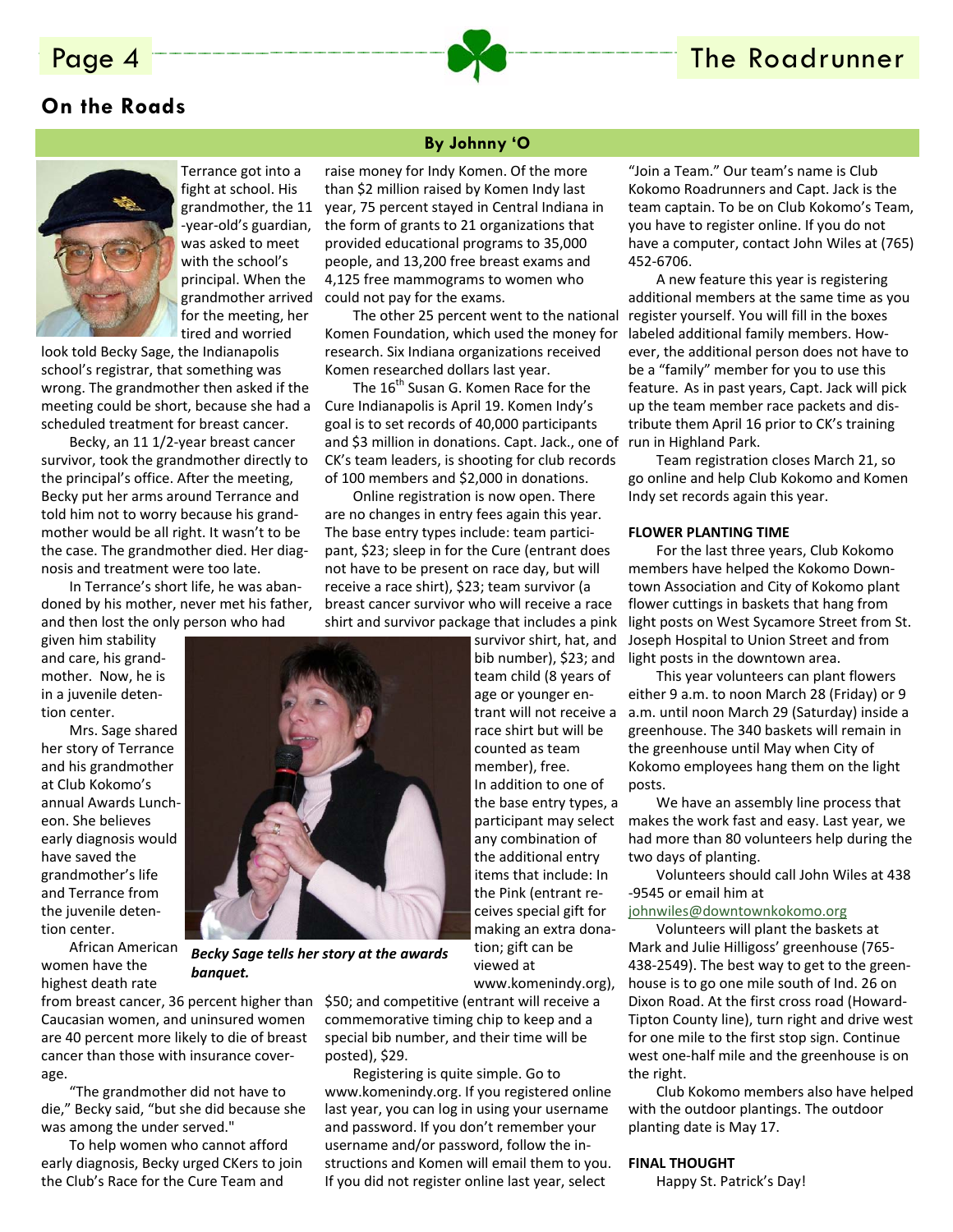### March 2008 **Page 5**

### **Black Warrior 25k and 50k**

Trav and I drove down to Moulton Alabama to run the Black Warrior 25k for him and 50k for me.

We were very excited as we headed south and the temperature on the car headed up to 61 degrees.

This was a very low key, not real well organized race, the local runners were not friendly (which is unusual), and not pre‐ pared. The folks working the aid stations the next day were nice but for some rea‐ son the packet pick up people and the folks at the supper were not friendly, and actu‐ ally ignored us. The spaghetti supper was hamburgers, chips and a brownie; hey it was included in the registration cost so okay.

We camped at the finish line and not too far from the start line. Also camping were coyotes, well maybe not camping but they were certainly around all night, and one dude started snoring so loud the coyo‐ tes could not howl over him. With "nothing to do" once it was good and dark and cold, maybe 38 degrees, I headed for my sleeping bag got about 10 hours of sleep before the 7:00am start. I slept okay until about 5:30am when the snoring got to me. Trav did not sleep much at all and woke up not feeling so good. That not so good feeling lasted until after his 25k and then he became sick.

The race started at some time after 7:00am, it was nice to wear shorts, I soon discovered that my long sleeve shirt, vest and gloves would be too much during the day, the gloves were off at mile two

#### **By Gina Sheets**



*This picture of Travis showed both the beauty and depth of the trail.*

(Nicole is chuckling because she knows I over dress). The vest was wrapped around my waist by mile 12. Trav was dressed "warmly", long pants and shirt but he was not out there much longer than the fog. The fog was very thick, it was rather serene.

The first 1.5 mile was up hill, a very long climb on a forest road before hitting the trail – horse trail. Thank goodness this City girl has turned farmer because I am alright with run‐ ning in poop for 28 miles and calling it pleas‐ ant. The 25k and 50k split after 8 miles. We had to cross a river (okay a stream that was

deep) and the 25k folks just followed the bend back to the finish. Little did I know how tough and poopy those last 8 miles around the bend would be.

Trav and I were a pair. Of course I am still injured and Trav had sore feet. The trail was typical root, rocks and mud aka poop. Besides being muddy there were several water crossings. The multiple trail intersec‐ tions made the course a little difficult to navigate, several folks got lost, one girl ran about 50 miles, she was in  $20<sup>th</sup>$  place until she got lost more than once. There was also a fire hazard or controlled burn that was taking place. At one point, on the final 8 miles Trav came up to yellow "caution con‐ trol burn area" do not enter tape stretched across the trail which made him think he was lost so he stopped to wait for some other runners and they all decided to cross under the tape, as you could see the trail but the burn was right up to it on both sides. By the time I got there the tape had been moved so I had to literally climb over a burning, smol‐ dering, tree which had burned down across the trail.

Trav finished in 3hours and one minute, he finished at 10:00am and apparently the horses were sleeping in late as he did not have any poop to wade through. Trav was  $26<sup>th</sup>$  out of 60.

I finished in 7hours 32minutes, not last but in the bottom 10 or so. Alabama was my  $16^{th}$  state - we won't go back to the Black Warrior.

#### **Birthday List**

- 3/2 Julia Green
- 3/5 Andy Hobbs
- 3/6 Dale L. Sullivan
- 3/6 Becky Christenson
- 3/10 David Mygrant
- 3/11 Jessica Austin
- 3/12 Robin Cole
- 3/12 Amanda Reeves
- 3/13 Jesse Bauson
- 3/13 Aubrey Jackson



- 3/13 Diana Padgett
- 3/13 Amy Piazza
- 3/15 Donny Smith
- 3/16 Laura Bauson
- 3/16 Karen Bush
- 3/17 Rebecca Elliott
- 3/17 Jack Lotzgeselle
- 3/18 Erik Hobbs
- 3/18 R.J. Kerr
- 3/18 Robin Tetrault
- 3/19 Emily Allen
- 3/21 Waylon Coulter
- 3/21 Toney Lorenz
- 3/22 Betty Ann Oliphant
- 3/28 Kelly Mavrick
- 3/31 Bill Cox
- Happy birthday from Club Kokomo!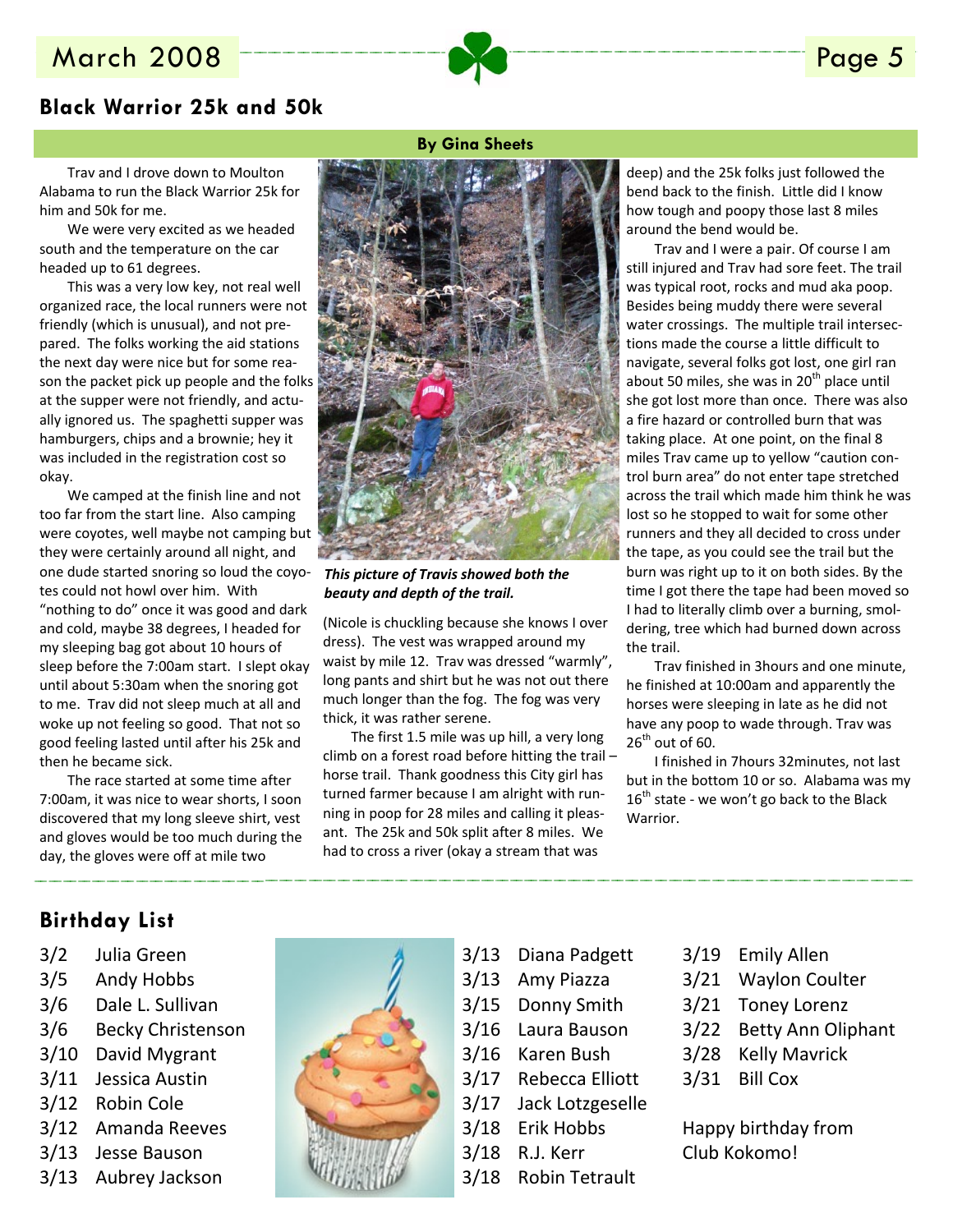

# Page 6 The Roadrunner

### **Club Honors Award Winners (continued)**

Masters – Lorene Sandifur Senior Masters – Joyce Pennycoff Rookie – Kathy Bagwell Most Improved – Allison Irvin Overall – Michelle Hollingsworth





Male Runners of the Year Youth – Joshua Revils 20‐39 ‐ William Irvin Masters ‐ Brian Reinhardt Senior Masters – Joe Rangel Rookie – Matt York Most Improved – Michael Graham Overall – Scott Colford

Outstanding Performance – Waverly Neer (winning Haynes Apperson with broken foot) Contributor – Rebekah Kinney (FIRSST's Pro‐ gram) Volunteer – Robin Cole Presidents Award – Sara Miller

*From Left to right and top to bottom: Walkers of the Year—Rick Spencer and Mary Miller, Rookies of the Year Kathy Bagwell and Matt York, Most Improved Mike Graham and Allison Irvin, Masters Runners of the Year Brian Reinhardt and Lorene Sandifur, Senior Masters Runners of the Year Joe Rangel and Joyce Pennycoff, Contributor of the Year Rebekah Kinney, Volunteer of the Year Robin Cole, Female Age Group 12 and Under winner Aubry Jackson, and Club Magician Ray Tetrault.*











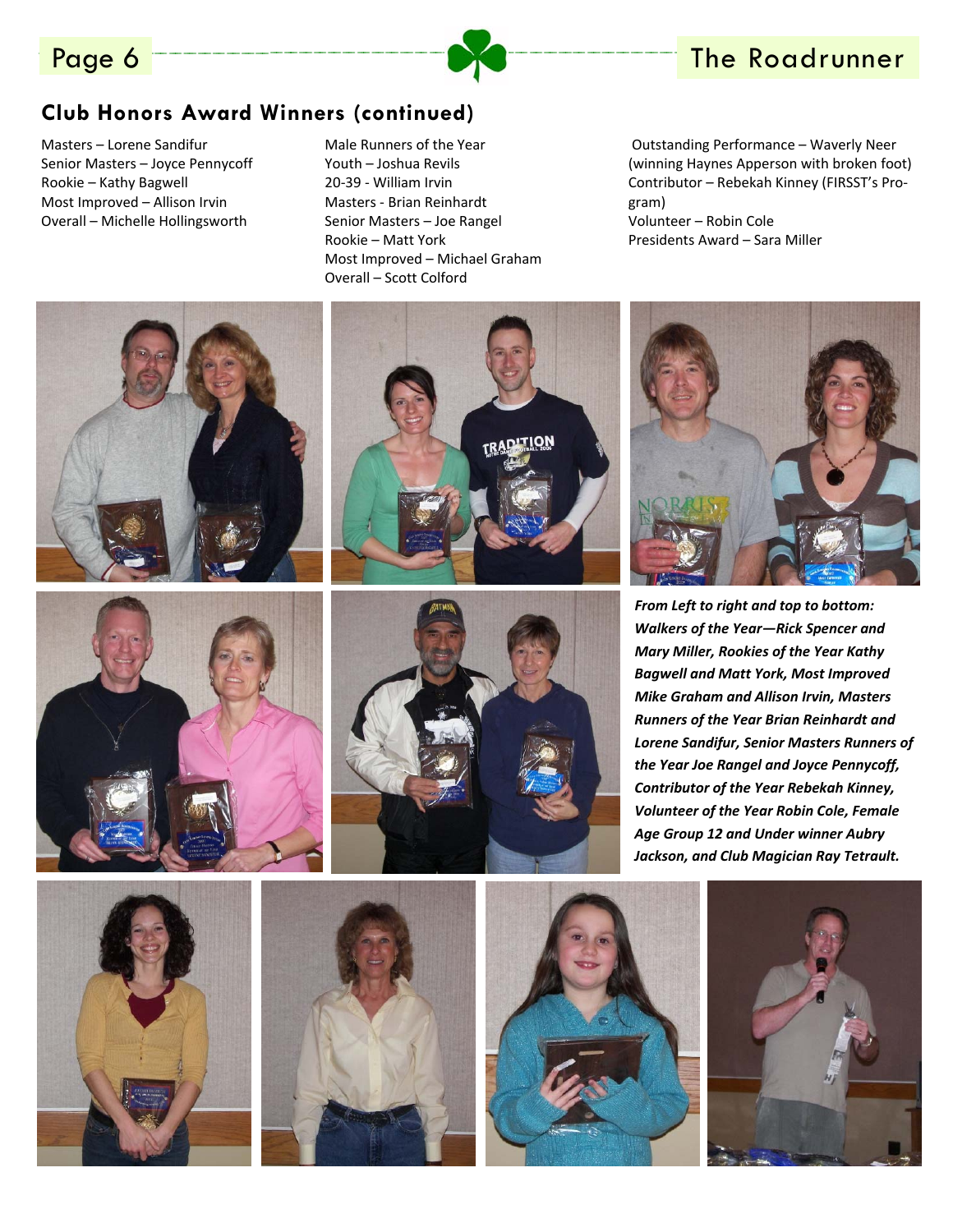# **March 2008**

### **Race Results**

Club Kokomo Weekly Fun Mile Wednesday, January 30, 2008

- 5:30 PM Race 1. Greg Sumpter 7:28 2. Brian Moore 10:38 3. Sophia Moore 11:06 4. Isabel Moore 13:32 Club Kokomo Weekly Fun Mile Wednesday, February 6, 2008 11:00 AM Race 1. Charlie Skoog 7:55 2. Robin Cole 10:10 3. Jackie Sanders 15:35 5:30 PM Race 1. Matt York 7:30 2. Brian Reinhardt 7:31 3. Dan Lutes 7:31
- 4. Travis Sheets 7:32
- 5. Laura Rosenstengel 10:41

Club Kokomo Weekly Fun Mile Wednesday, February 13, 2008

11:00 AM Race 1. Charlie Skoog 7:59 2. Robin Cole 10:32 3. Jackie Sanders 15:47 4. Cindy Sanders 15:57

5:30 PM Race 1. Ray Tetrault 8:38 2. Will Irvin 8:39 3. Anne Wiles 9:43 5. Laura Rosenstengel 10:15 6. Robin Tetrault 10:15 8. Barry Donovan 13:48 9. John Wiles 13:48 10. Gina Sheets 13:48 11. Travis Sheets 13:48

Club Kokomo Weekly Fun Mile Wednesday, February 20, 2008

5:30 PM Race 1. Dan Lutes 6:23 2. Charlie Skoog 6:57 3. Steve Wand 9:02 4. Travis Sheets 9:02 5. John Wiles 10:36 7. Jackie Sanders 16:09 8. Cindy Sanders 16:23

Club Kokomo Weekly Fun Mile Wednesday, February 27, 2008

11:00 AM Race 1. Charlie Skoog 7:57 2. Robin Cole 9:54 4. Jackie Sanders 15:44 5. Cindy Sanders 15:54 5:30 PM Race 1. Brian Moore 6:30 2. Joe Rangel 6:48 3. Charlie Skoog 7:39 4. John Wiles 10:05 5. Sophia Moore 10:56 6. Laura Rosenstengel 11:00

- 7. Barry Donovan 11:57
- 9. Isabel Moore 15:10
- 11. Diana Brown 15:47

### **Mini-marathon Packet Pick-up**

For those of you who would like Robin Cole to pick up your Mini-marathon packet for you be sure to get the back page of your pamphlet to her by Wednesday, April 30, in Highland Park. The earlier you get the page to her the easier it is for her so don't wait until the last minute. Robin is available most Wednesday nights in Highland Park since she volunteers for the Mile Run or runs with the Wednesday night group at 5:30. Please include your phone number on the page in case she needs to contact you. You can pick up your packet any time on Friday, May 2 on the Tetrault's front porch. The Tetrault's **live in the large brick home behind the maintenance garage in Highland Park.**

### **Meeting Minutes**

Members present: Robin Tetrault, Charlie Skoog, Bill Barnett, Will Irvin, Chris James, and Mark Shorter. Also attending was Shannon Reinagle.

1. Financial report by Treasurer Mark Shorter

2. No reports from walkers about possible change in their age groups.

- 3. Running Company shirts may be at banquet
- 4. Plaques‐shirts‐awards have been ordered.

5. Banquet-Chili contest will be held. Gina Sheets is in charge of food. There will be guest speaker from the Indy Race for the Cure. 6. Bill Barnett gave Will Irvin the packet of Haynes‐Apperson race materials.

7. Second notice dues renewals have been sent out.

8. Kokomo Symphony director was let go. The race is Sat May 24. Shannon Reinagle asked the club to time the event, provide pylons, and finish line materials. The club decided to do it.

9. Ultimate Challenge—Who is race director?

Meeting adjourned.

Next meeting will be March 3, 2008 at 6:30 PM at the Grace Fellow‐ ship Church.